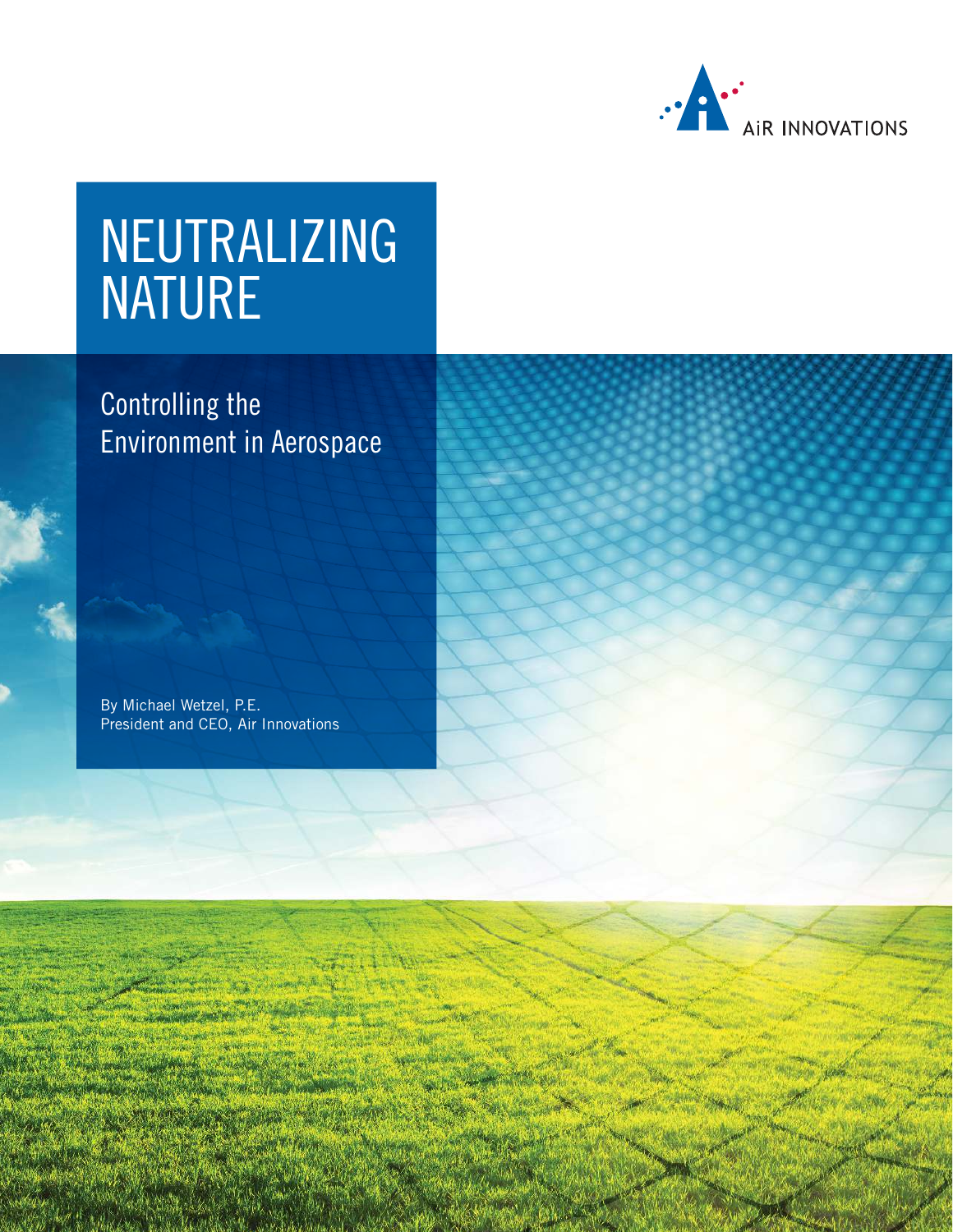Varying climates around the world add immeasurably to the joy of life. Tourists fly thousands of miles to experience the dense humidity of a tropical rain forest, the thin, bracing air of a mountain range, a fresh salt breeze by the ocean or the dry heat of the desert.

Yet if your goal is to send a billion-dollar satellite into space or to maintain precision defense systems aboard aircraft tasked with defending the nation, environmental variations aren't so much the spice of life as an endless minefield of potential hazards that could destroy your mission. In the unforgiving aerospace sector, the idea is not to celebrate nature but to neutralize it, creating artificial environments that remain precisely clean and stable, wherever the equipment or payload you're assembling, transporting and sending aloft happens to be.

As environmental control specialists, we believe our mission is to make that happen so that you can focus on *your* mission without fear of a potentially catastrophic failure caused by external conditions. As designers and builders of highly [specialized environmental control units for aerospace](https://airinnovations.com/industries/aerospace/) and other industries, we scour the world for the best available technologies and components and then adapt them into unique, customized solutions.

We scour the world for the best available technologies and components and then adapt them into unique, customized solutions.

## DEPENDING ON OUR CLIENT'S OBJECTIVES, WE MUST CONTROL FOUR BASIC ENVIRONMENTAL FACTORS



### **TEMPERATURE**

Most people think of air-conditioning as relating to human comfort. While aerospace projects sometimes include human astronauts, a far more complex set of challenges involves maintaining nonhuman payloads, sensors and controls within precise temperature ranges, replicating the conditions they'll operate in during the mission.



## **HUMIDITY**

An environment that's too dry (or not dry enough) can damage payloads, interfere with optics or worse. Some situations, such as fueling rockets, require extremely low dew points (to minus 22°C) to avoid icing that can destroy a mission.



### PARTICLES

Microscopic particles that people routinely breathe in and out with no damage to their lungs can devastate a piece of aerospace equipment. One of the most destructive forces is salt, all too common in the coastal areas that many aerospace projects use as launch sites. Salt-proofing individual wires and components is not an option, since salt can eat through many grades of stainless material. The only way to be sure of removing salt and other dangerous particles is through highly sensitive HEPA filters capable of removing 99.999 percent of particles larger than 0.3 microns. (For reference, a red blood cell is around 6 microns wide.)



## MOLECULES

Going a step smaller from particles to the molecular level, aerospace equipment must be protected from hydrocarbons and other gases that can corrupt delicate controls and sensors. Hydrocarbons, of course, are an inevitable byproduct of the engines and generators used to power and move equipment. Precise filters must ensure that virtually no traces of those gases infiltrate the payload.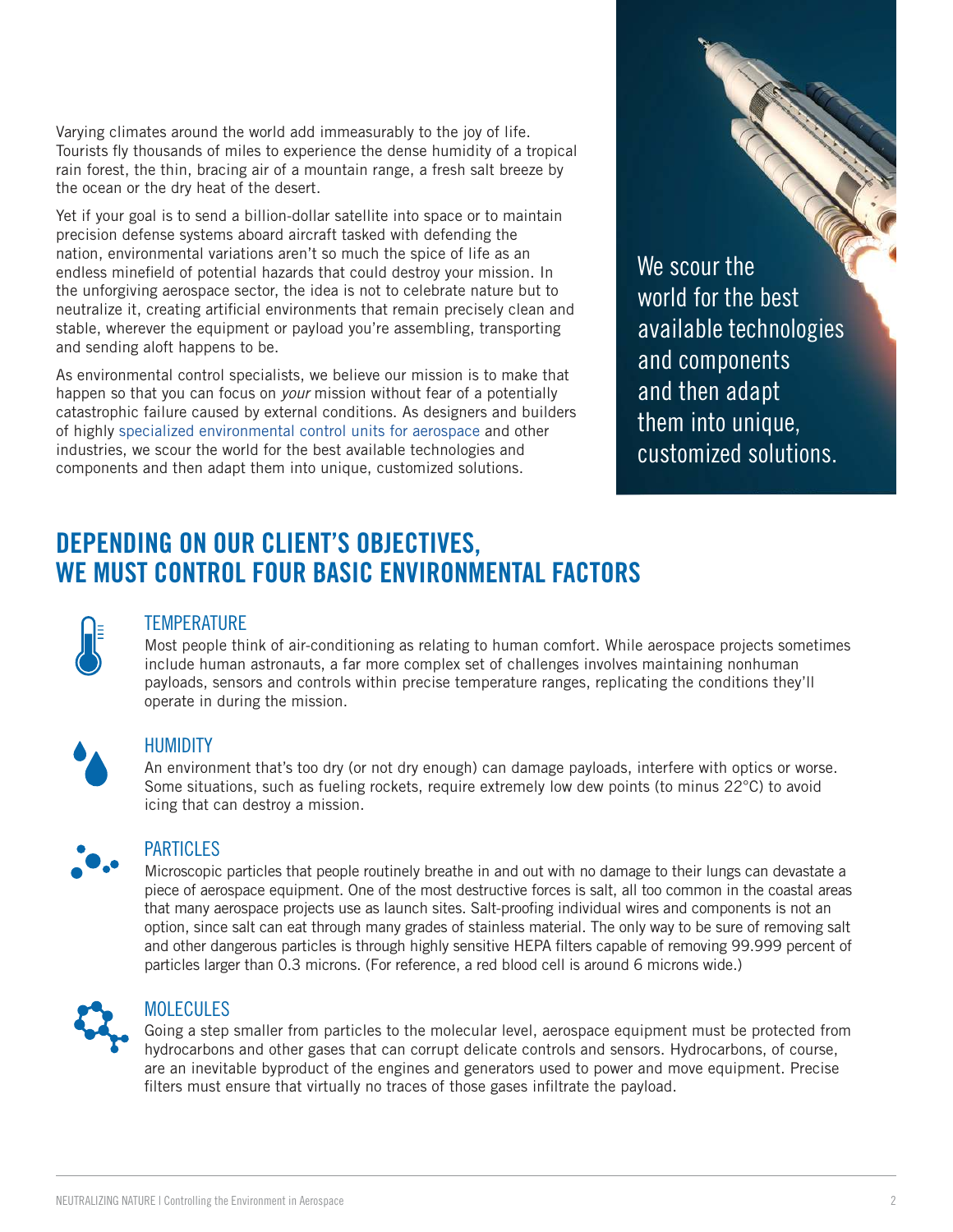## PUTTING IT ALL TOGETHER

Controlling for these factors, though demanding, would be a fairly straightforward proposition if needs were similar from mission to mission and if the resulting systems could all be delivered in the same size and shape. In reality, each situation calls for a precise combination of temperature and humidity control and particle and molecular filtration. Systems may be as small as a breadbox or the size of a room. They may need to be explosion proof if used around highly volatile rocket fuel. While some systems will be anchored in place, others must be portable and durable enough to protect delicate equipment over many miles of uneven roads to a launch site.



Each situation calls for a precise combination of temperature and humidity control and particle and molecular filtration.

## A laser focus

**THE NEED:** Take, for example, a project we completed not long ago for an aerospace and defense contractor on the U.S. military's airborne laser defense system. The defense system was based on a six-headed laser designed to destroy enemy missiles, with a directional turret mounted in the nose cone of a modified Boeing 747. Each time the 747 landed, the delicate optical equipment in the nose needed maintenance. Yet any contamination of particles on those lenses could have been catastrophic. Our challenge was to create a cleanroom environment that could roll along the runway to meet the aircraft and then extend all the way into the nose of the plane.

**SOLUTION:** We met the need with a cleanroom system on wheels, delivering precise cooling, heating, humidification and filtration. Thanks to flexible ductwork, maintenance teams in the nose could manipulate the airflow with the ease of a leaf-blower, piping clean air directly onto the optics equipment as needed.

## Pre-launch precision

**THE NEED:** Before embarking on its satellite mission in outer space, the Antares rocket system needed precise control to protect its payload and core in an earthbound environment fraught with fluctuating temperatures, humidity and corrosive salt air. Working with NASA partner Orbital Science Corp., we needed to develop a custom environmental control system that could travel horizontally with the rocket on its mile-long journey to the launch site. Our system not only needed to meet and maintain precise temperature, humidity and filtration requirements, but it also had to be remotely controlled and work seamlessly through each stage.

**SOLUTION:** We engineered and built a trailer-mounted, air-cooled portable [environmental control system \(PEC\) that moved along with the rocket on it](https://airinnovations.com/case_studies/aerospace-environmental-control-systems/)s way to the launch. As the rocket moved to a vertical position, three separate watercooled systems (located on the launch pad) took over, protecting the precious payload right up through launch.

No two situations are quite alike. And, frankly, we wouldn't have it any other way. The joy and satisfaction of what we do comes from finding successful solutions to problems that may never have arisen before, and for which there's no off-the-shelf, ready-made solution. These are the times when engineers and designers must call on their accrued knowledge and experience to come up with completely new approaches.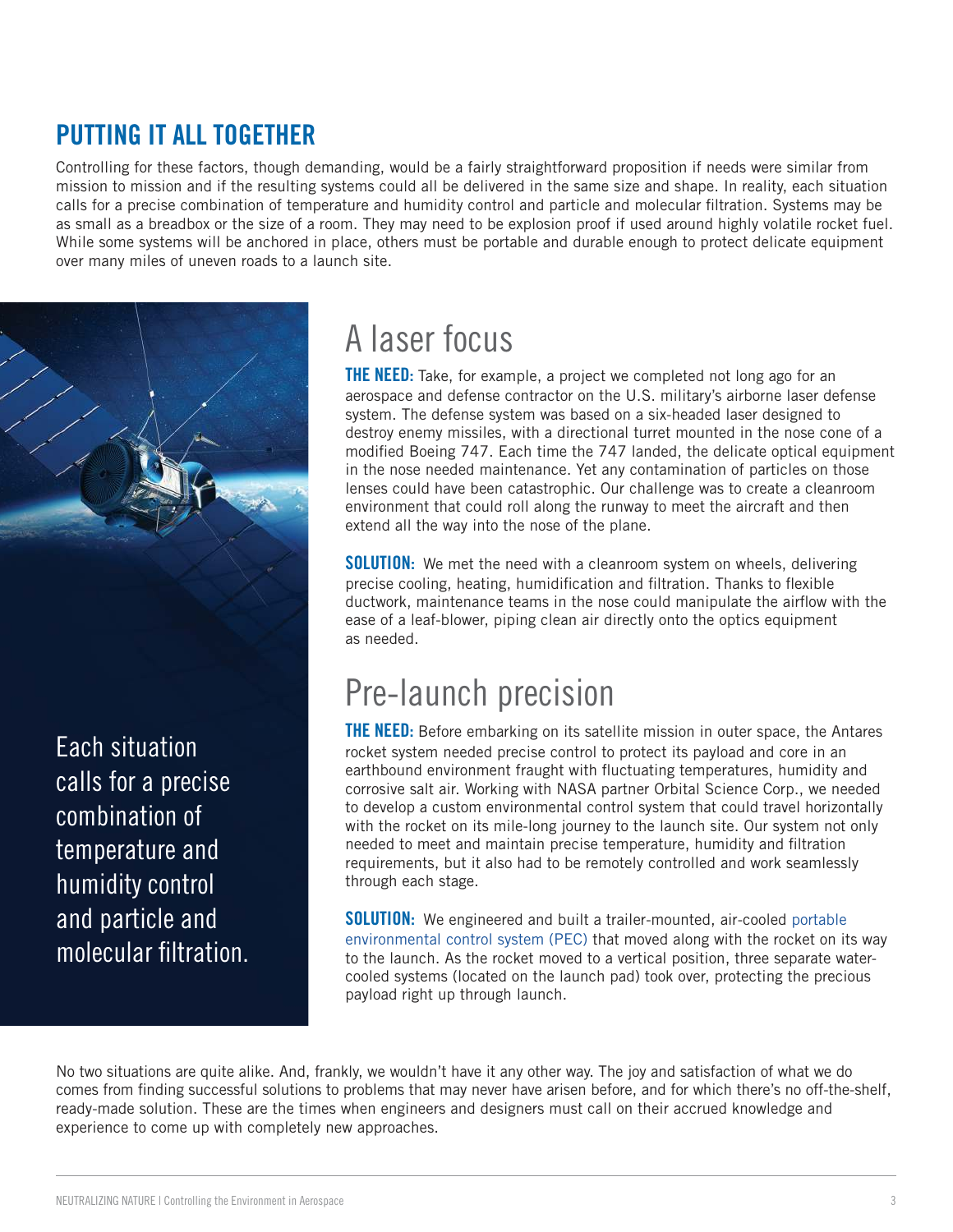

At the outset of a new project, these are the needs we put on the board with a big circle around them. They're the problems that get you up in the morning—and, sometimes, keep you awake at night.

## QUESTIONS BEFORE ANSWERS

We start our process by learning from our customers, many of whom are initially surprised by the number of questions we ask. We want to know your processes and how you go about your business. That will help us identify environmental contingencies you may not have thought of. Say, for example, you need to strictly control the environment in an 8-foot-by-8-foot room. What do you plan to move in and out of that space and how will you do it? Each movement could have a significant impact on the delicate environment in that space and will need to be accounted for.

And we want to know more about the factors you most need to control for, so we can pressure test your assumptions. Say, for example, you've identified an acceptable temperature range of 50–80°F and a relative humidity range of 25–75 percent. Have you considered the impact if temperature and humidity hit the outer limits of those ranges at same time? In other words could your payload survive the challenging environment of 80°F and 75 percent humidity? In the world of fully customized aerospace solutions, it's our job to be sure.

Once we fully understand a customer's project, processes and needs, our next step is figuring out what resources we'll need to create a solution. (See sidebar "Countdown to Success.") What can we draw upon from our experience in working on other projects that may apply to this one? The answers may come from previous aerospace projects or from our environmental control projects in other demanding industries, such as semiconductors, pharmaceuticals and homeland security. Our engineers pull together the components they need and then find new and innovative uses. We may not have invented that ultrasonic humidifier, but we'll ask it to do things that the supplier never thought of.

Then there's another group of needs—ones we've never faced before. Ones that initially have us stumped. At the outset of a new project, these are the needs we put on the board with a big circle around them. They're the problems that get you up in the morning—and, sometimes, keep you awake at night. Yet, just like a mission into uncharted territory, they're why we love doing what we do. In the world of environmental control, there's nothing quite so satisfying as creating solutions and bringing them together in a fail-proof system that helps a critical mission succeed.

# COUNTDOWN TO SUCCESS

When the stakes are high, these steps are essential to creating a flawless aerospace climate system.

### 05 / DETAILED QUESTIONS

At Air Innovations, before suggesting a solution we need to know your challenges inside and out. What are your processes? What do you want to accomplish? How will the system be used?

### 04 / SKETCHES

This is the phase when your need starts transforming into a custom solution. If we can't sketch it on a pad or whiteboard, it's time to ask more questions.

### 03 / DESIGN AND BUILD

Whether design requires two months or a year, close collaboration with your team assures the build phase is a matter of fulfilling a detailed plan.

## 02 / TESTING

In aerospace, all systems must perform the first time and every time. That means exhaustive testing in our on-site Psychometric Testing Facility lab, with full participation and input from your team.

## 01 / TRAINING

Comprehensive training once the system is installed helps you use your system to best effect.

## MISSION ACCOMPLISHED.

With climate variations taken out of the equation, all systems are go.